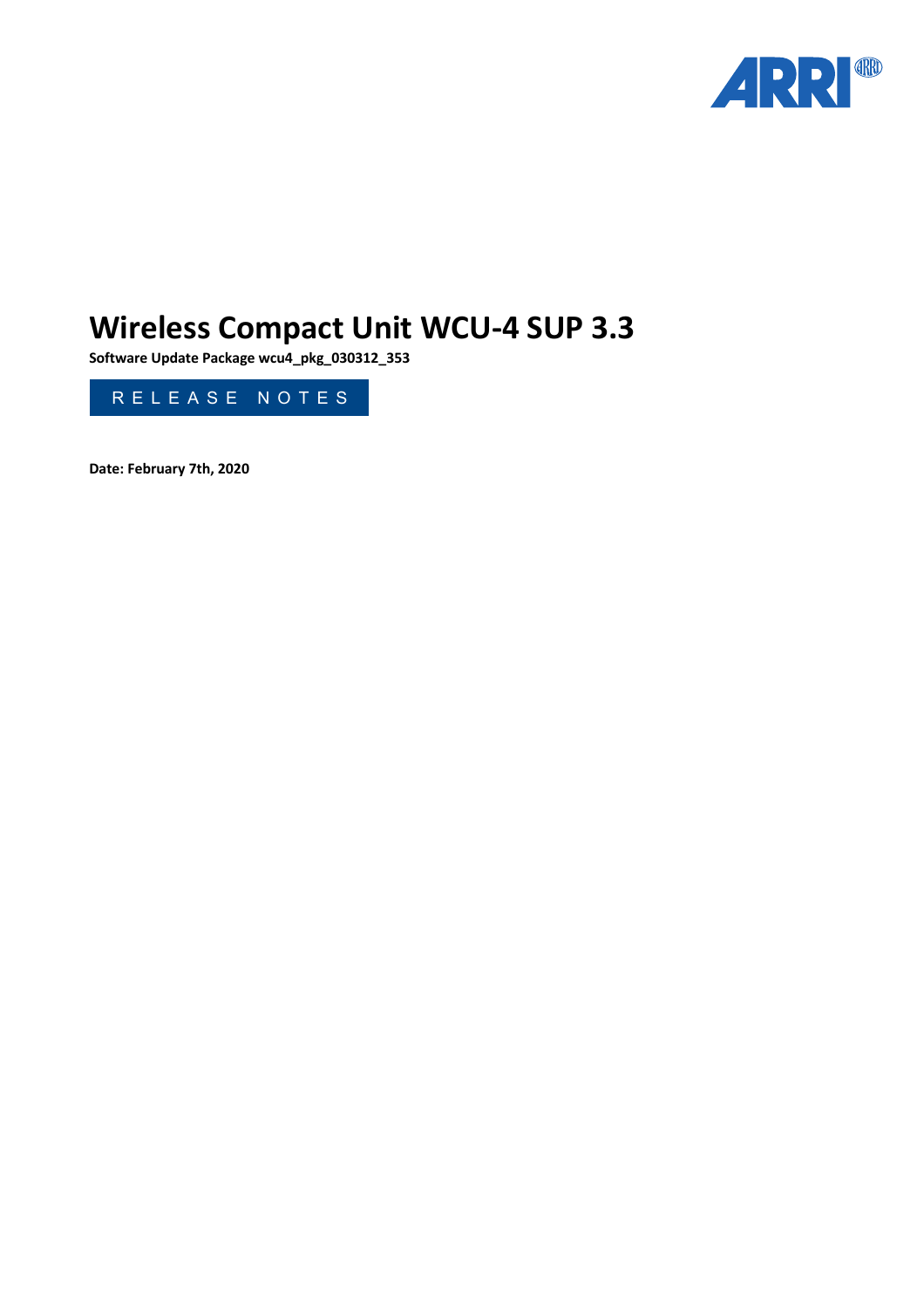# **Table of Contents**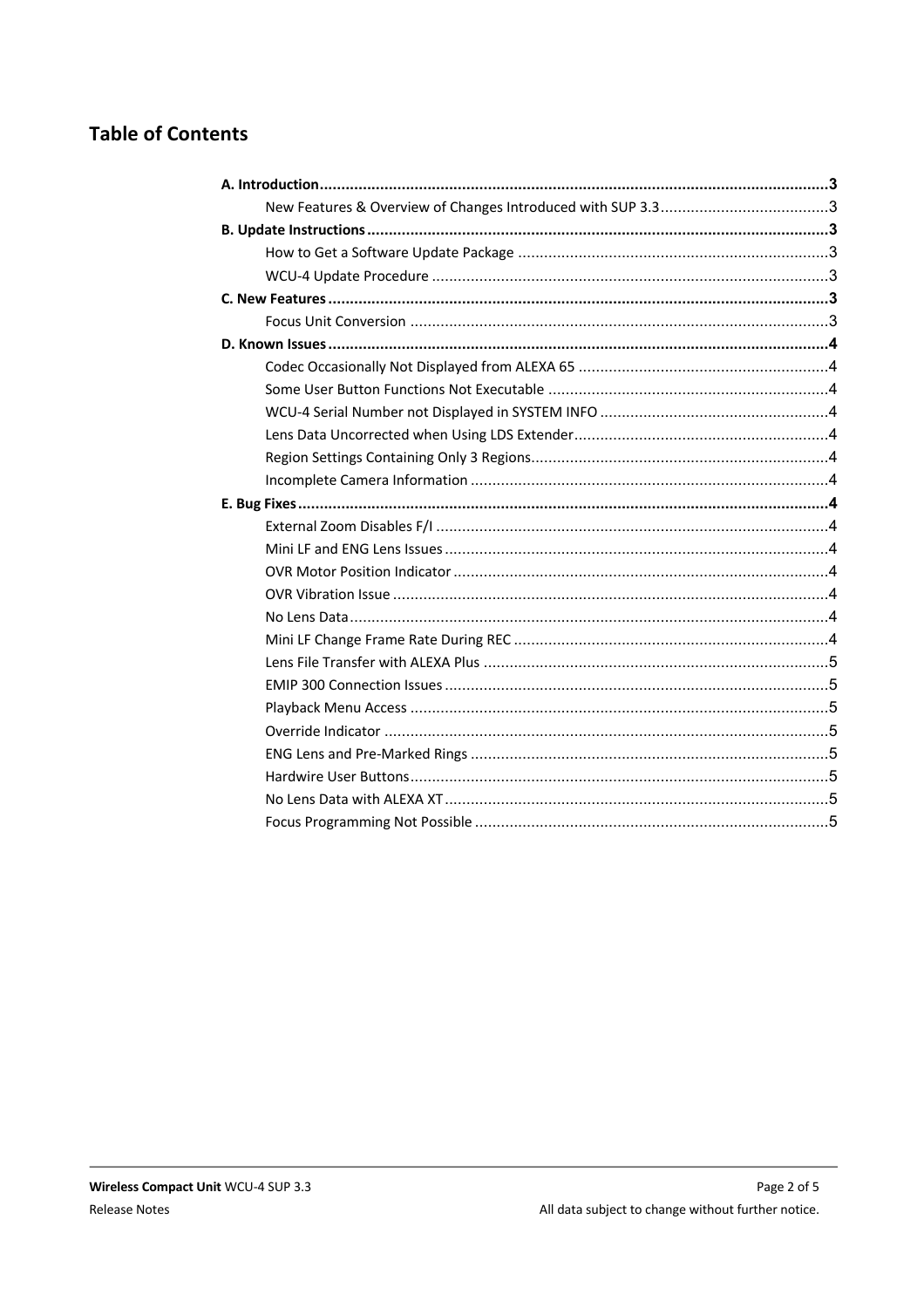# <span id="page-2-0"></span>**A. Introduction**

We are proud to announce the release of Software Update Package (SUP) 3.3 for the Wireless Compact Unit WCU-4.

We highly recommend updating the WCU-4 to this Software Update Package, as it introduces the eagerly awaited focus unit conversion within the handset and contains several bug fixes. Please take your time to go through this document before you start using the WCU-4. For more information, please visit https://www.arri.com/en/technicalservice/firmware/software-updates-ecs/software-update-for-wcu-4.

# **New Features & Overview of Changes Introduced with SUP 3.3**

- <span id="page-2-1"></span>§ Focus unit conversion
- <span id="page-2-3"></span><span id="page-2-2"></span>■ Several minor improvements and bug fixes

# **B. Update Instructions**

## **How to Get a Software Update Package**

You can find the Software Update Package (SUP) in the WCU-4 downloads section on <https://www.arri.com/en/technical-service/firmware/software-updates-ecs/software-update-for-wcu-4>. Download the latest Software Update Package to your computer.

## **WCU-4 Update Procedure**

The WCU-4 software is updated with a SD or SDHC memory card with a capacity up to 32GB.

- <span id="page-2-4"></span>■ Make sure the power supply of the WCU-4 is stable. The best way to achieve this is by using a fully charged battery.
- Have the SD or SDHC memory card formatted to FAT16 or FAT32.
- Prepare the SD or SDHC memory card with the following the WCU-4 folder structure: /ARRI/WCU4/Firmware
- § Copy the Software Update Package file into the 'Firmware' folder on the SD card.
- § Turn the WCU-4 on.
- Insert the SD or SDHC memory card into the SD card slot of the WCU-4. The slot is located below the display on the bottom of the WCU-4, covered by a rubber cap.
- § Go to MENU > FIRMWARE.
- Go to 'Select Update File'.
- § Choose the desired Software Update Package and then press the two UPDATE soft buttons simultaneously to start the update. The update process takes about 5 seconds. The WCU-4 will re-boot, and the update process is completed.

## **Please note: Do not remove the SD card while updating the WCU-4!**

# <span id="page-2-5"></span>**C. New Features**

## <span id="page-2-6"></span>**Focus Unit Conversion**

This software update adds the option to convert the focus distance unit (metric, imperial) on the handset, independent from the unit of the source lens file.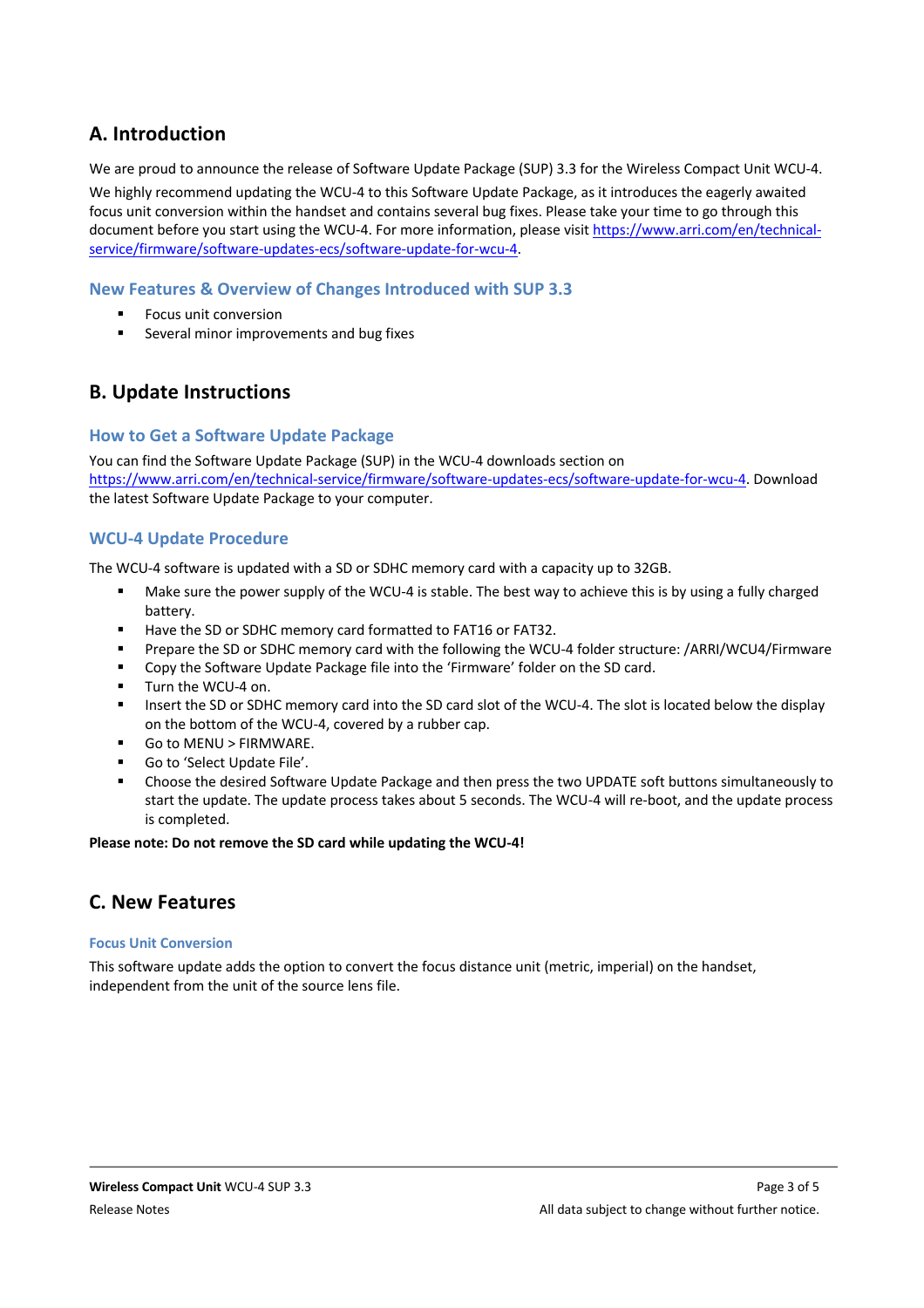# <span id="page-3-0"></span>**D. Known Issues**

This is a list of known issues for this particular SUP 3.3 Software Update Package.

### <span id="page-3-1"></span>**Codec Occasionally Not Displayed from ALEXA 65**

Occasionally, the currently set ALEXA 65 camera codec is not displayed on the CAM screen.

### <span id="page-3-2"></span>**Some User Button Functions Not Executable**

WCU-4 currently does not support any function on ALEXA user buttons 4-6 that requires further confirmative action.

### <span id="page-3-3"></span>**WCU-4 Serial Number not Displayed in SYSTEM INFO**

No WCU-4 serial number will be displayed in the system info screen up to WCU-4 serial number 5070. Please contact your local ARRI Service Center to correct this issue.

### <span id="page-3-4"></span>**Lens Data Uncorrected when Using LDS Extender**

When using an LDS lens with an ALURA extender, the lens data will not be corrected with the extender factor.

### <span id="page-3-5"></span>**Region Settings Containing Only 3 Regions**

In rare cases, the radio region-setting menu contains three regions only after performing this software update. Please perform the software update again to obtain all five regions. Note that region setting is only available for devices including the EMIP300 radio module.

### <span id="page-3-6"></span>**Incomplete Camera Information**

In rare occasions, camera status information may be displayed incompletely.

# <span id="page-3-7"></span>**E. Bug Fixes**

This is a list of bug fixes for this particular SUP 3.3 software package.

### <span id="page-3-8"></span>**External Zoom Disables F/I**

Fixes a bug where connecting an external zoom device such as ZMU-3A, pan-bar zoom, or Master Grip would disable focus and iris control on the WCU-4.

### <span id="page-3-9"></span>**Mini LF and ENG Lens Issues**

Fixes a bug that would make the WCU-4 reboot when connecting it to ALEXA Mini LF with an ENG lens attached to it.

### <span id="page-3-10"></span>**OVR Motor Position Indicator**

Fixes a bug where the motor position indicator would appear mirrored when using the override function with ALEXA LF and no lens data.

### <span id="page-3-11"></span>**OVR Vibration Issue**

Fixes a bug where the WCU-4 would permanently vibrate if the OCU-1 override button is pressed several times in a short time period.

### <span id="page-3-12"></span>**No Lens Data**

Fixes a bug where occasionally no lens data would be displayed on WCU-4.

### <span id="page-3-13"></span>**Mini LF Change Frame Rate During REC**

Fixes a bug where changing the frame rate on ALEXA Mini LF would be possible during recording.